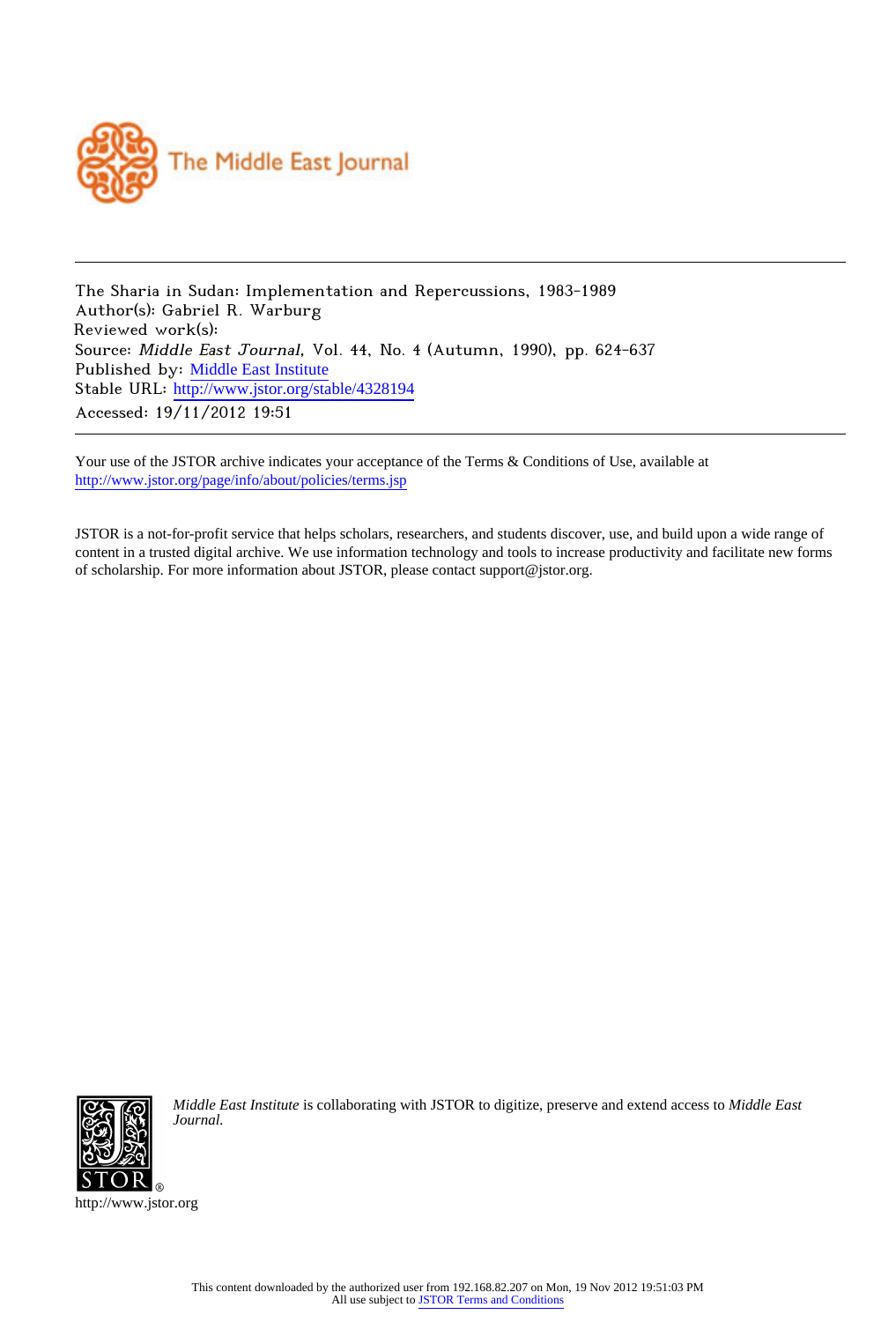# **THE SHARIA IN SUDAN: IMPLEMENTATION AND REPERCUSSIONS, 1983-1989**

**Gabriel R. Warburg** 

**IN September 1983 President Jaafar al-Numayri officially announced the September 1983 President Jaafar al-Numayri officially announced the implementation of the sharia in Sudan. The first step was rather theatrical because it involved pouring thousands of bottles of whisky and other alcoholic beverag**es—worth over 3 million Sudanese pounds—into the Nile. Next followed imple**mentation of the hudud, which involved public amputations of hands for stealing and other punishments prescribed by the sharia. In February and March 1984, the so-called Islamic economy was implemented with the abolishment of interest on internal transactions and replacement of income and other taxes by the prescribed zakat. In June of that year, Numayri ordered all his officers to swear allegiance to him personally as the imam of the Sudanese umma. This bay'a was enacted 103 years after Muhammad Ahmad ibn Abdallah received the bay'a from akbar al-mahdiyya, the first adherents of the newly declared Sudanese mahdi. Finally, on January 18, 1985, Mahmud Muhammad Taha, the revered 76-year-old leader of the Republican Brothers, was executed on the charge of apostasy despite repeated pleas for mercy both from within the Muslim world and from the international community. On April 6, 1985, Numayri was deposed while en route from Washington to Cairo.** 

**Although there were many reasons for his removal, the implementation of the sharia seemed to loom large in the background. Numayri's regime was brought to an end by a broad coalition of trade unions, professionals, student organizations,** 

**MIDDLE EAST JOURNAL \* VOLUME 44, NO. 4, AUTUMN 1990** 

**Gabriel R. Warburg is professor of Middle East history at the University of Haifa in Israel and the editor of Asian and African Studies. He has published extensively on the modern history of the Sudan and Egypt and is currently writing a book on religion and state in Sudan. "Sharia in the Sudan: Implementation and Repercussions, 1983-1989" is part of a major study prepared by the author while on a fellowship at the Annenberg Research Institute in Philadelphia.**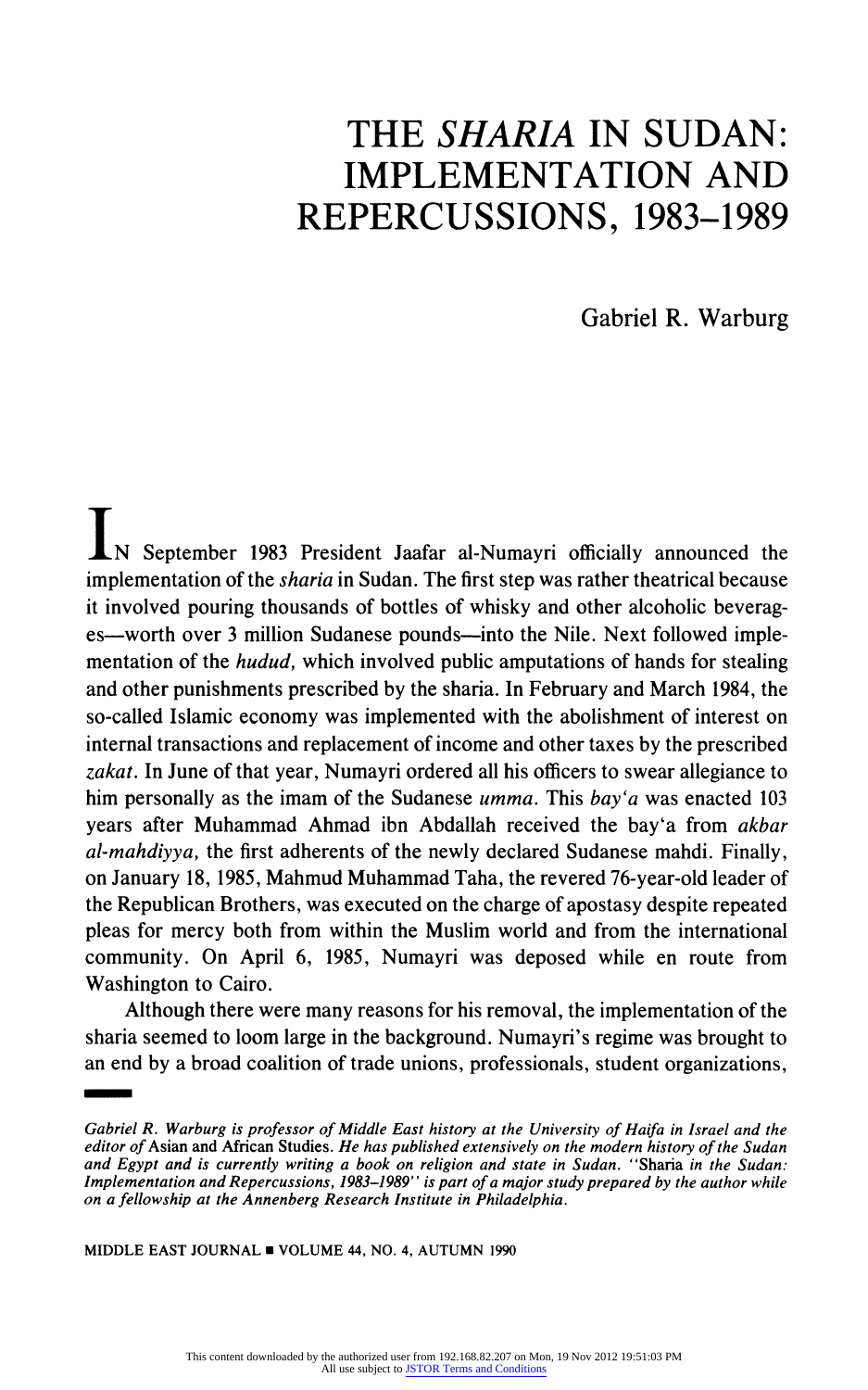**and political groups. In many respects it was not unlike the fall of General Ibrahim Abbud, who was deposed in October 1964 by a civilian uprising led by associations of professionals and trade unions. Both in October 1964 and in April 1985 the army refused to intervene once it realized that the use of force would lead to a blood-bath. Here, however, the similarity ended because in 1964 army officers returned to their barracks whereas after the April 1985 uprising the army remained in control of Sudanese politics for a year, with the tacit blessing of the two most popular religious sectarian movements in Sudan- the neo-mahdist Ansar and the Khatmiyya sufi order.** 

**In the 16 years that they were in power, Numayri and his colleagues had brought Sudan full circle in a return to its sectarian starting point. When the Free Officers came to power in May 1969, there were few issues on which they were in full agreement. Their determination to destroy sectarianism was one of these, and it led to the massacre of the Ansar in March 1970 and the confiscation of all mahdist property in the months that followed. Although lands belonging to the Khatmiyya were also appropriated in July 1970, the latter were treated less harshly than their Ansari rivals. This so-called progressive radical phase came to an end following an abortive communist coup in July 1971, replaced by a period of minor reforms. Following the execution of the communist leaders, Numayri performed the hajg to Mecca in late 1971 and, during his stopover in Jidda, met with Muslim Brotherhood leaders who had escaped from Sudan. This first attempt at reconciliation was rejected by Numayri's advisers following his return to Khartoum. While in Saudi Arabia, Numayri had long discussions with King Faysal regarding a new Islamic phase in Sudanese politics. Although there was no immediate follow-up with respect to the return of the Muslim Brotherhood to active politics, these meetings paved the way for the new constitution of May 1973.** 

**According to one report, Numayri had promised King Faysal that the constitution would turn Sudan into an Islamic state, although this was opposed by some of his closest advisers. Hence, the amended version that was finally approved did not satisfy the Saudis, and the bankrupt Sudan had to manage without the aid that previously had been promised by King Faysal. After**  September 1983, the ideological gap between the "two Numayris"—the secular **leftist leader of the May 1969 revolution and the imam Numayri, implementing the**  sharia and demanding the bay'a from his adherents—seemed remarkable.<sup>1</sup>

**<sup>1.</sup> This account is based on a series of articles written by Muzamil Salman Ghandur, a close associate of Numayri, titled "Qissat al-jaysh wal-sultah fi al-Sudan" (The Story of the Military and**  Authority in the Sudan), al-Tadamun, February 1-March 8, 1986; see a<sup>1</sup> Gabriel Warburg, "Islam **and State under Numayri," Africa, (Manchester), vol. 55, no. 4 (1985), pp. 400-13.**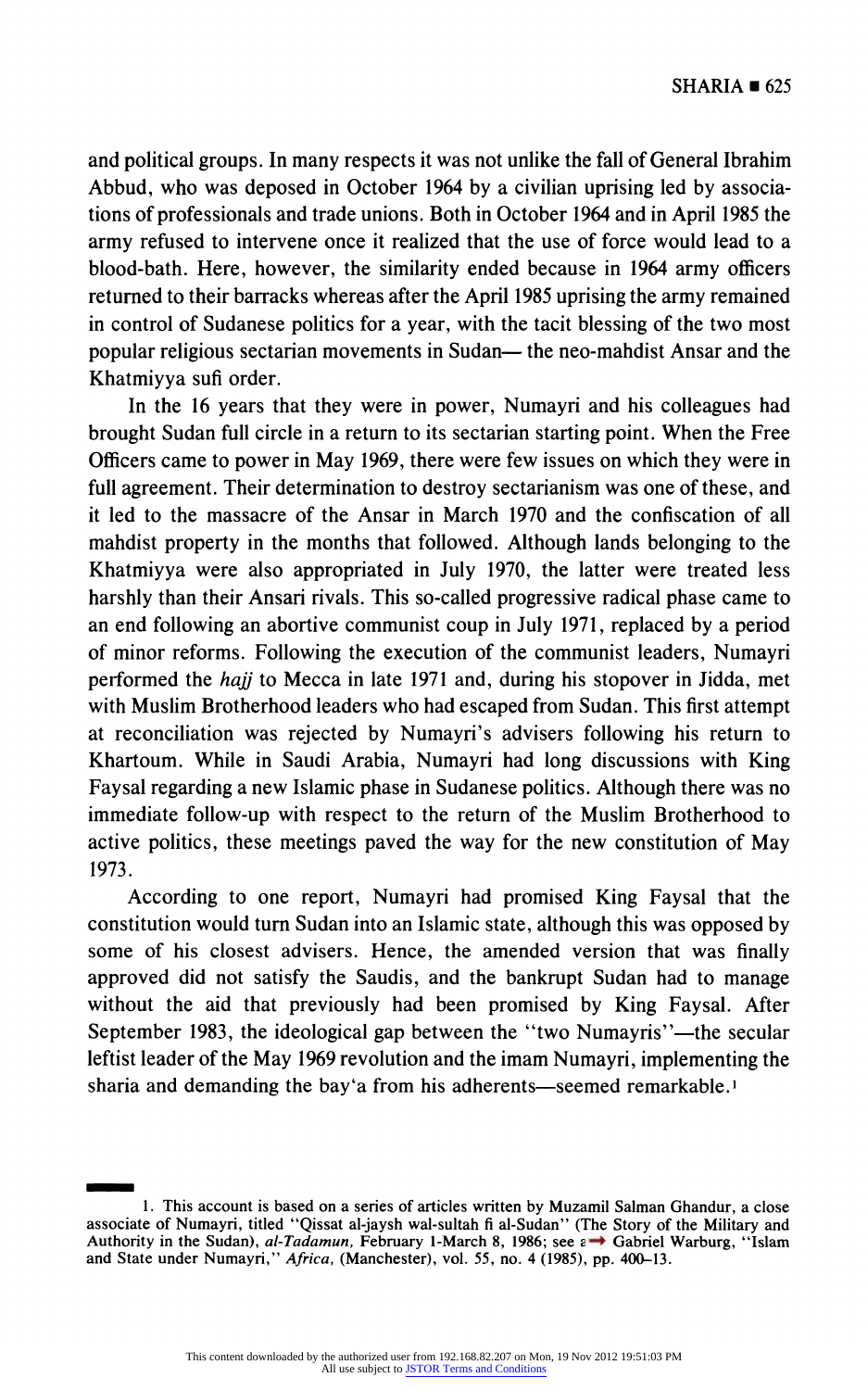## **THE ISLAMIC PATH**

If one examines Numayri's self-proclaimed "Islamic path"—starting with **national reconciliation in 1977 and ending with the arrests of former prime minister Sadiq al-Mahdi in September 1983 and Muslim Brotherhood leader**  Hasan al-Turabi in March 1985—one is struck by its complete failure, even among **its most natural supporters such as the Ansar. Numayri's Islamic beliefs and policies were described in three books, two of which were ascribed to his authorship. The first, Al-Nahj al-Islami limadha? (Why the Islamic Path?), was published in Cairo in 1980. It described the reasons for Numayri's shift from nationalist leftist tendencies in the early years of his rule to a strict observance of Islam in the mid-1970s. The second book, also attributed to Numayri's authorship, was titled Al-Nahj al-Islami kayfa? (The Islamic Path How?). It was scheduled to be published in August 1983, but appeared only in April 1985, the month of Numayri's deposal. It was intended to explain and illustrate how the Islamic path was to be implemented. The third book contains the proceedings of an international Islamic conference, held in Khartoum in September 1984, to celebrate the first anniversary of the implementation of the sharia and to eulogize the "great imam," Jaafar al-Numayri. It was published by the Sudanese parliament under the title 'Am 'ala tatbiq al-sharia al-Islamiyyafi al-Sudan (One Year since the Implementation of the Islamic Sharia in the Sudan). In Why the Islamic Path?, Numayri ascribed to the abortive communist coup of July 1971 the beginning of his shift to strict Islam. He glorified the nineteenth-century Mahdiyya and its founder, Muhammad Ahmad al-Mahdi.** 

**Even more revealing was Numayri's attitude toward the Ansar, the presentday followers of mahdism, and their acting imam, Sadiq al-Mahdi. If one bears in mind that the latter had been in open opposition to Numayri's regime from the very beginning and had tried to overthrow him as late as July 1976, Numayri's praise could only be viewed as part of a major shift in policy.2 The connection between an "Islamic revival" and a reconciliation with the one-time "sectarian enemies" of the May 1969 revolution was no coincidence. It occurred at a time when militant Islam was forging ahead in Iran and other Muslim states. No less important was the fact that under President Anwar al-Sadat, the Muslim Brotherhood and Islamic student organizations in Egypt had risen to new prominence. Furthermore, poverty-stricken Sudan was in an ever-growing need of economic aid from its oil-rich Arab neighbors- Saudi Arabia, in particular. The Islamic path and reconciliation with the Ansar and the Muslim Brotherhood could, therefore, be viewed by Numayri as politically wise and potentially profitable. Finally,** 

**<sup>2.</sup> Jaafar al-Numaryi, Al-Nahj al-Islami limadha? (Cairo: Al-Maktab al-Misri al-Hadith, 1980), pp. 218-223. Numayri's books were attributed to Awn al-Sharif, one of his closest associates during his Islamic phase, or to Muhammad Mahjub, his Egyptian adviser and speech writer. A common joke in Khartoum was that when Awn al-Sharif presented the final version of The Islamic Path to Numayri, the latter's sole contribution was "limadha" (why).**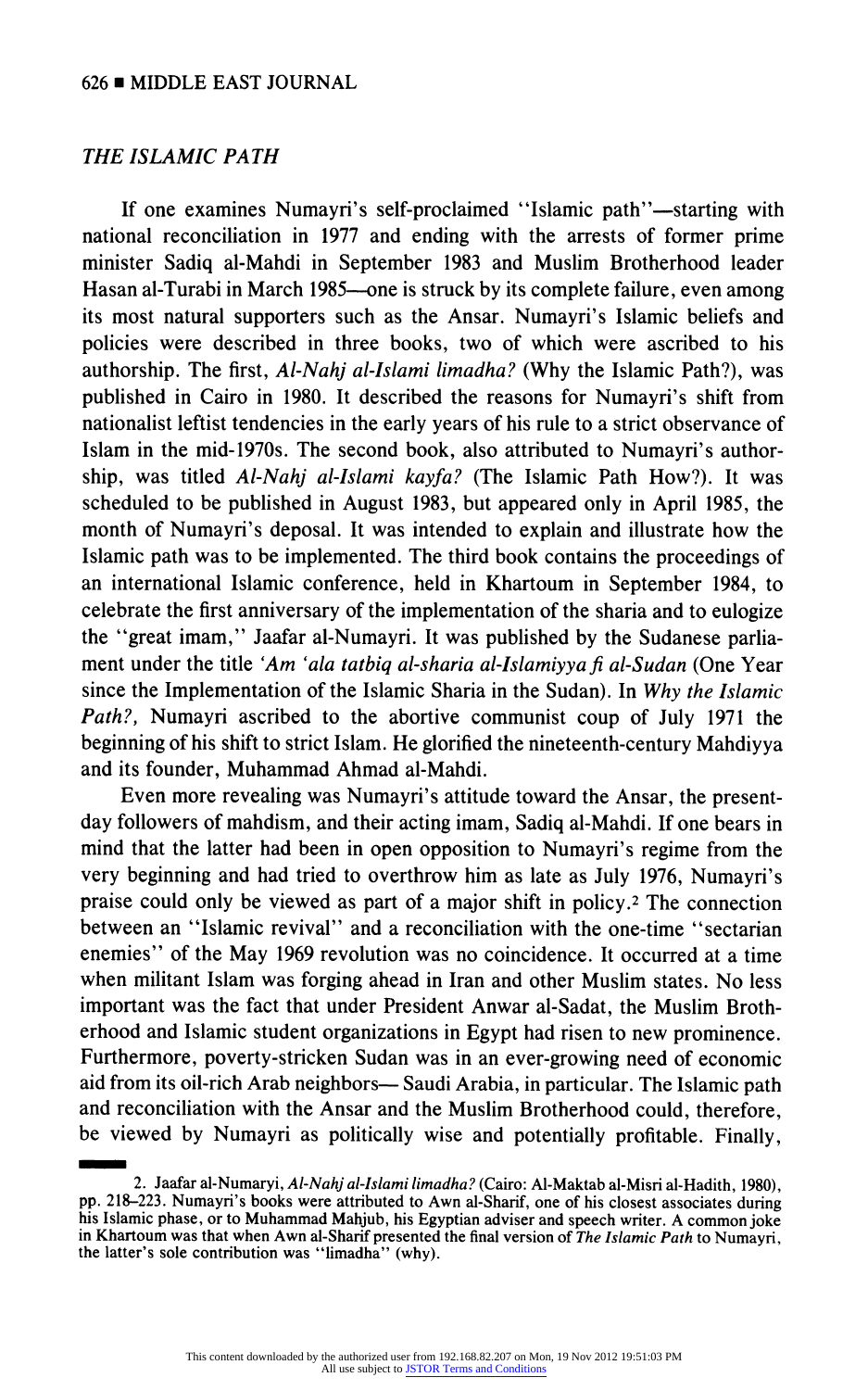**secular Nasir-style nationalism and leftist ideologies, which had accompanied Numayri's regime in its initial stages, had been discredited in Sudan as elsewhere.** 

**Numayri's "return to Islam" was ascribed by some observers to his close spiritual association, beginning in the early 1970s, with the Abu Qurun Sufi order, which regarded the fifteenth century of the hijra as a turning point in the history of Islam. They believed in effect in a "second coming" of a great mahdi who will be one of their adherents. Francis Deng, in his political novel, Seed of Redemption, described a president's encounter with God, in which he was ordered to reform his ways and to return to the true path of a believer. On the following morning "President Munir" sent for his "local spiritual leader" in order to receive his guidance:** 

**. . . "Mr. President", said the mystic, "by revealing Himself, it is clear that God has chosen you to be the leader of this country. You are President, but you are also the Imam of God. He will change you as he desires. I am but a tool of His will. The power to transform you has already descended from God'.3** 

**Numayri's association with Shaykh Abu Qurun led to subsequent cooperation with his son, Nayal Abu Qurun, and Awad al-Jid Ahmad, both of whom had graduated from the faculty of law in the 1970s. Following Numayri' s initiation into their order, he appointed the two as judicial assistants in the president's palace.4** 

**Earlier, a special committee, lajnat muraja't al-qawanin li'tatamasha ma'a al-sharia ([for the] revision of the laws so that they are in line with the sharia), had been put under the chairmanship of the Muslim Brotherhood leader, Hasan al-Turabi. The committee was entrusted, as its title suggests, with bringing Sudan's legislation into full harmony with the sharia and began its work as early as 1977. It drafted seven bills on such matters as the prohibition of alcoholic beverages, the banning of usury (riba), and gambling. Other draft bills were concerned with the implementation of the hudud prescribed in the sharia for murder, theft, adultery, and the like, but most important was the draft bill on the sources of judicial decisions because it provided for the application of the sharia in all matters not covered in other legislation. Numayri, however, was in no hurry to implement these new bills. Indeed, in the first five years of the committee's work, only the bill regulating the payment of zakat was approved, probably because it was the least controversial.5** 

**Following unanimous endorsement of the Islamic path by the Sudan Socialist Union's (SSU) national congress, the process of actual legislation started in** 

**<sup>3.</sup> Francis Mading Deng, Seed of Redemption: A Political Novel (New York: Lilian Barber Press, 1986), pp. 205-7; the quote is taken from p. 207. The author clearly states that all characters in his novel are "purely imaginary." Deng was a previous minister of state for foreign affairs in Khartoum and ambassador of the Sudan to the United States, Scandinavia, and Canada.** 

**<sup>4.</sup> Mansour Khalid, Nimeiri and the Revolution of Dis-May (London: Kegan Paul, 1985), p. 277. The author was a previous minister of state for foreign affairs under Numayri.** 

**<sup>5.</sup> Abdullahi Ahmed An-Na'im, "The Islamic Law of Apostasy and its Applicability: A Case from the Sudan," Religion, vol. 16 (1986), pp. 197-224.**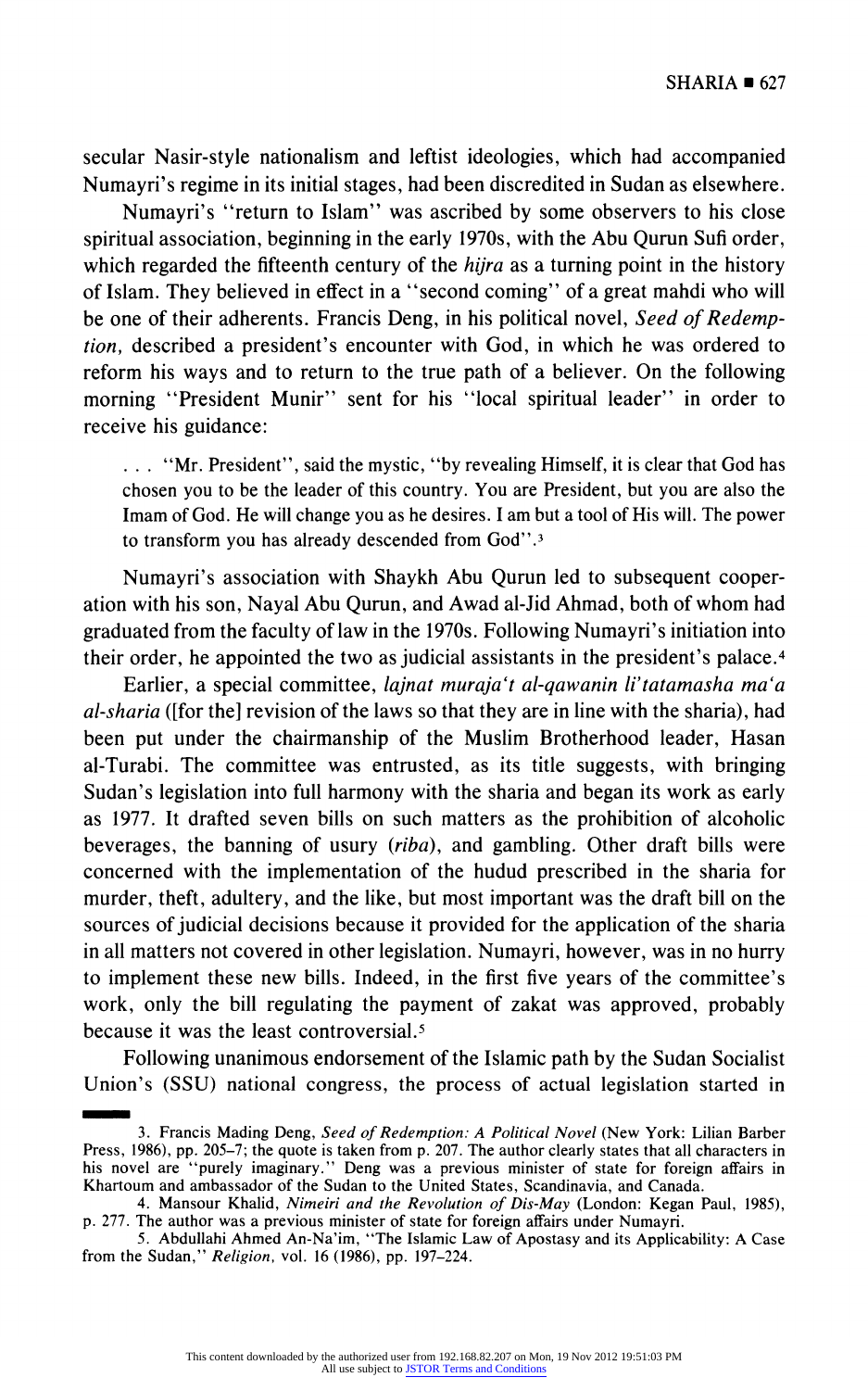#### **628 \* MIDDLE EAST JOURNAL**

**earnest in July and August 1983, when Numayri appointed a new committee consisting of three lawyers loyal to him who were entrusted with the task of transforming Sudan's legal system into an Islamic one.6 The acts drafted by this committee, based in part on the earlier drafts of Turabi's committee, were enacted into Provisional Republican Orders and confirmed, without any debate, by the People's Assembly in its November 1983 session during two brief sittings. The most significant of these was the Sources of Judicial Decisions Act, mentioned earlier, which paved the way for the implementation of the sharia. In addition, the new penal code, the Code of Criminal Procedure, the Civil Procedure Act, and the Civil Transaction Act were enacted to facilitate the "just and fast execution" of the newly implemented hudud.** 

**The actual process by which the foundations of the Islamic state were laid was described by Numayri in his opening speech to an international Islamic conference in Khartoum on September 22, 1984. In justifying the new measures, Numayri alluded to practical reasons. The crime rate in Sudan had risen to such a level that all previous measures had proven ineffective. In the year prior to the implementation of the hudud, nearly 12,500 murders or attempted murders had been committed, while the number of thefts had risen to nearly 130,000. According to Numayri, the crime rate had dropped as a result of the new punishments by more than 40 percent in one year. The deterrent effect of the hudud had thus been proven beyond reasonable doubt, and it was more than likely that Sudan would soon be free of crime. The essence of the implementation of the sharia was, therefore, the creation of a righteous individual leading ultimately to a just society, as prescribed by Islam.** 

**Moving to the economic sphere, Numayri proudly ascribed his "success" to the implementation of the zakat and taxation act. Thereafter, the zakat had become the heart of Sudan's economy because it was one of the pillars of Islam, enabling the poor to receive their rightful share of the national income. As for non-Muslims, a similar tax was imposed on them. In no case would taxes on individual income exceed 2.5 percent, while tax on capital gains would not exceed 10 percent. As a result of these "benevolent taxes" Sudan, according to Numayri, had been able to attract massive investments both from foreign markets as well as from local private entrepreneurs. Finally, Numayri devoted part of his speech to the southern problem, which, in his view, was the result of an imperialist plot. For him, it was not a matter of religious rivalry because the number of Muslims in the south exceeded that of Christians, and the majority of the population were neither Muslims nor Christians but adhered to their own indigenous religions. The sharia** 

**<sup>6.</sup> Turabi, who was at that time attorney general, was, therefore, not a member of this committee though he influenced its members. Nayal Abu Qurun and Awad al-Jid Ahmad, the two "judicial assistants," were instrumental in drafting these laws, despite their lack of previous experience.**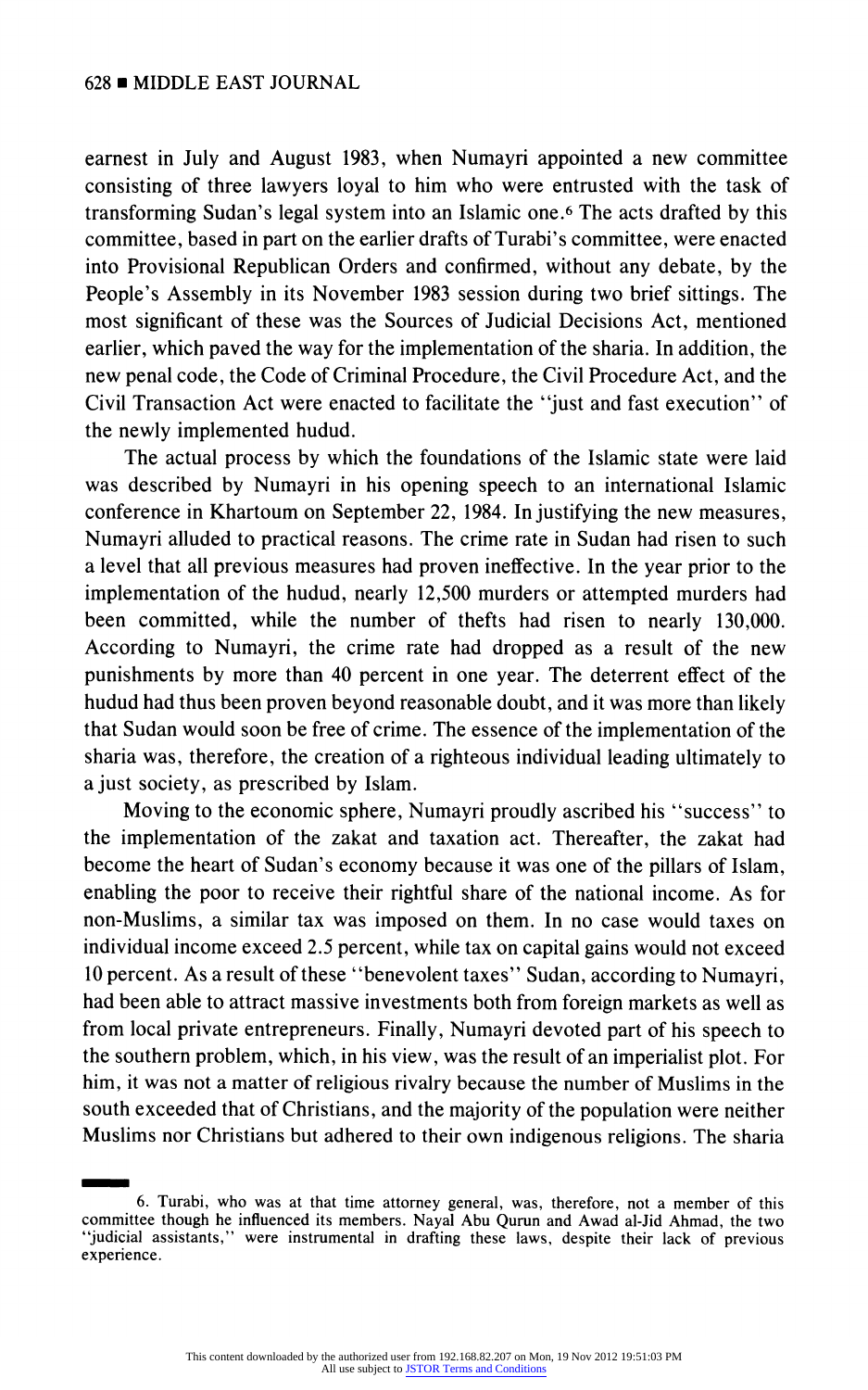**had, therefore, no implications for the south where everyone could freely practice religion without interference.7** 

**In one of his last interviews, Numayri claimed that as the imam of Sudan, to whom total obedience was dictated by Islam, it was he alone who could interpret laws and decide whether they were in line with the sharia. In assuming the title of imam, uncommon in Sunni Islam, he seemed to have been tempted by the all-embracing powers of the Shi'i imam prevailing in Iran under Ayatollah Ruhollah Khomeini. This idea of leadership as embraced by Numayri can also be traced to mahdist ideology. First, one cannot escape the similarity with the manifestation of Muhammad Ahmad as mahdi in June 1881. Shaykh al-Qurashi wad al-Zayn, a spiritual leader of the Sammaniyya order to which Muhammad Ahmad belonged, not only appointed him as his successor but also told his followers that the expected mahdi would be one of his adherents, namely Muhammad Ahmad.8 Numayri's "appointment" by Shaykh Abu Qurun was probably an attempt to follow in the mahdi's footsteps. Second, Sadiq al-Mahdi, the mahdi's great grandson, claimed that mahdism-both in its nineteenth-century origins and at present-acted as a bridge between Shia and Sunna. He thereby inadvertently legitimized Numayri's claim to an all-embracing Shi'i concept of leadership.9** 

**It is hard to examine the truth regarding Numayri's claim about the decline in the number of crimes committed in Sudan in 1985 because there seems to be no independent statistical evidence that could either refute or corroborate this. In the economic field, Numayri's claims are much easier to disprove, because his policy was a disaster with far-reaching repercussions. In 1983 Sudan was beginning to recover economically as a result of massive foreign aid and careful economic planning. The "Islamic economy" interrupted and halted this process. The Civil Transactions Act of February 1984 abolished limited liability and interest charges on all transactions not involving foreign interests. Confidence in the already shaky economy was thus further undermined. Even more disastrous was the Zakat and Taxation Act of March 1984 whereby revenue from previous taxation was virtually stopped; the new act was so obscure that it could not be implemented. The only revenue collected was the flat rate of 2.5 percent on personal incomes exceeding 200 Sudanese pounds (at that time \$154) per month. Zakat on agricultural production and livestock was not even implemented because of the act's obscurity. A further loss in government revenue resulted from the ban on** 

**<sup>7. &#</sup>x27;Am 'ala tatbiq al-shari'a al-Islamiyya fi al-Sudan (Ummdurman: Majlis al-Sha'b, 1984), pp. 17-32; see also Numayri, Al-Nahj al-Islami kayfa? (Cairo: Al-Maktab al-Misri al-Hadith, 1985). In the latter, Numayri deals at length with the problems mentioned above; see also An-Na'im, "The Islamic Law of Apostasy and its Applicability," p. 201.** 

**<sup>8.</sup> Na'um Shuqayr, Jughrafiyyat wa-ta'rikh al-Sudan (The Geography and the History of the Sudan), 2nd ed., (Beirut: Dar al-Thaqafa, 1967), pp. 642-3.** 

**<sup>9.</sup> See Ibrahim M. Zein, "Religion, Legality, and the State: 1983 Sudanese Penal Code," (Ph.D. diss., Temple University, 1989), especially pp. 73-5. For Sadiq al-Mahdi's views on this matter see his interview in The Middle East, February 1980, p. 40.**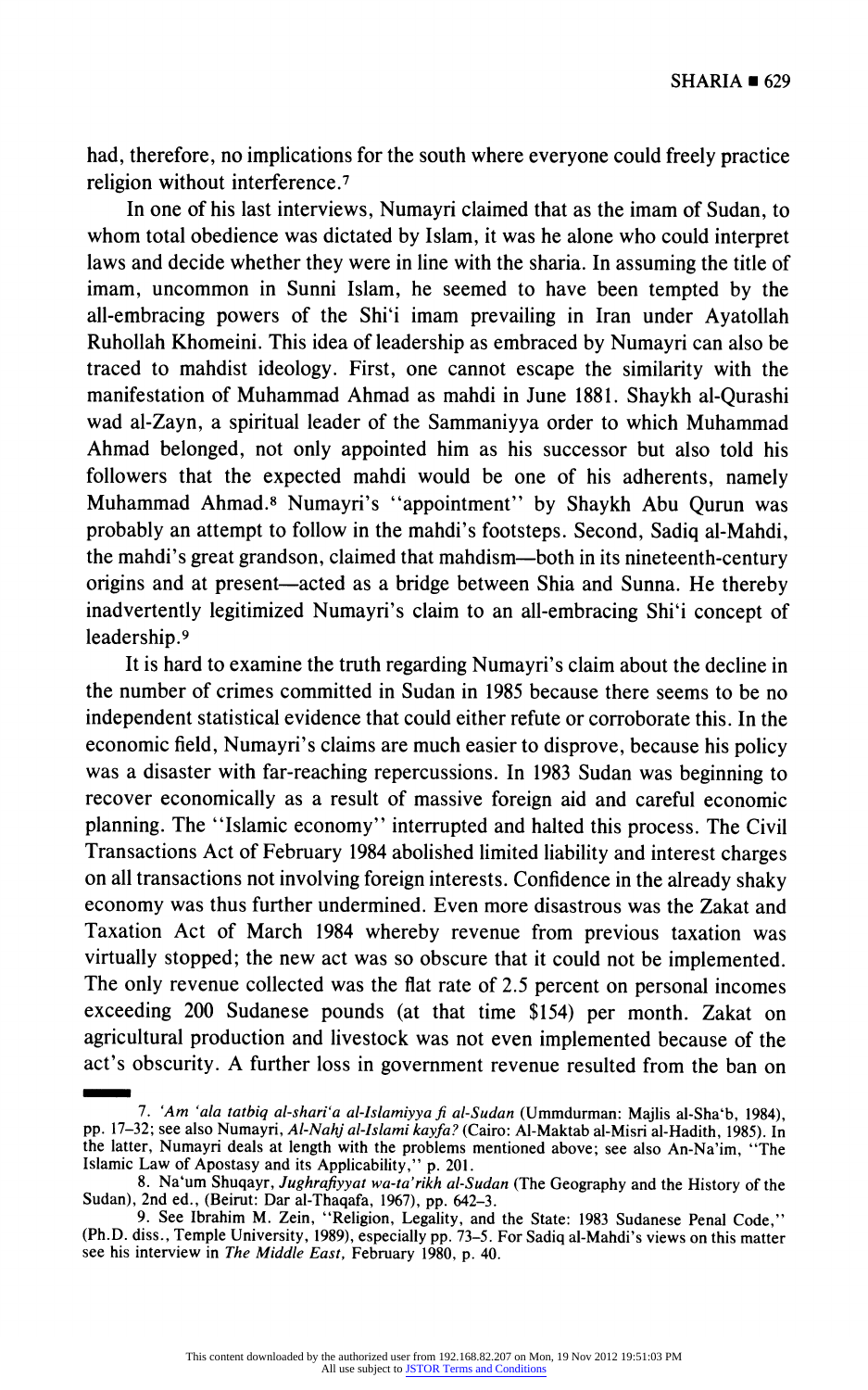#### **630 \* MIDDLE EAST JOURNAL**

**alcoholic drinks. Although estimates fluctuated between \$30-\$300 million a year, the higher sum seems more in accord with previous data. The final blow to the ailing economy was dealt by the Islamization of the banking system in December 1984, which was undertaken despite repeated warnings from some of Numayri's closest advisers. The severe economic crisis that heralded the coming of the new year was thus, at least partly, brought about by the so-called Islamic economic policy. 10** 

## **Protagonists and Antagonists**

**Numayri's close association with the Muslim Brotherhood began in 1977 when, following "national reconciliation," Hasan al-Turabi and his colleagues returned to active politics. As chairman of the legislative committee and, subsequently, Sudan's attorney-general, Turabi was in a position to influence government policy to an extent that exceeded the political power of the Muslim Brotherhood, whose support was limited at that time to an important but relatively small section of the urban elite. Who were the Muslim Brothers and why was their collaboration so important for Numayri when he set out on his Islamic path? Although the 1977 reconciliation had been hammered out with Sadiq al-Mahdi, Numayri's antisectarianism had not subsided over the years. The Muslim Brothers were therefore his natural allies, because their political future also depended on the end of sectarian supremacy. They had advocated a state, based on the sharia, long before the May 1969 coup and had collaborated with the Ansar in formulating an Islamic constitution for Sudan.l"** 

**At a conference on "Islam in the Sudan," held in Khartoum by the Association of Islamic Thinking and Culture in November 1982, Turabi insisted that the reform of Sudanese laws, in accordance with the sharia, was the most urgent task facing the country. Although the final communique of the conference was in general agreement with the ideas of the Muslim Brotherhood, it advocated essential social reforms that should precede the gradual implementation of the sharia. Turabi's undertaking to act within this agreement was broken less than a year later when he openly supported Numayri's implementation of the Islamic laws.12 This collaboration was justified by Turabi's fellow Muslim Brother, Makashfi Taha al-Kabbashi, in his pamphlet, Tatbiq al-sharia fi al-Sudan bayn al-haqiqah wa'l-'itharah (The Implementation of the Sharia in the Sudan between Truthfulness and Falsehood). For Kabbashi and others with similar views, there** 

**<sup>10.</sup> African Economic Development, December 21, 1984.** 

**<sup>11.</sup> The following, unless otherwise stated, is based on Hasan al-Turabi's interview, "We Have Eliminated Secularism," The Middle East, (September 1979), as published in Khalid Duran, Islam und politischer Extremismus, Einfuhrung und Documentation (Hamburg: Deutsches Orient-Institut, Sondernummer 11, 1985), pp. 71-3.** 

**<sup>12.</sup> Sudanow, January 1983, pp. 22-3. See also Muddathir Abd al-Rahim and Al-Tayyib Zayn al-Abdin, eds., Al-Islam fi al-Sudan (Islam in Sudan) (Khartoum: Dar al-Asalah li'l-Sahafah wa'l-Nashr wa'l-Intaj al-Islami, 1987).**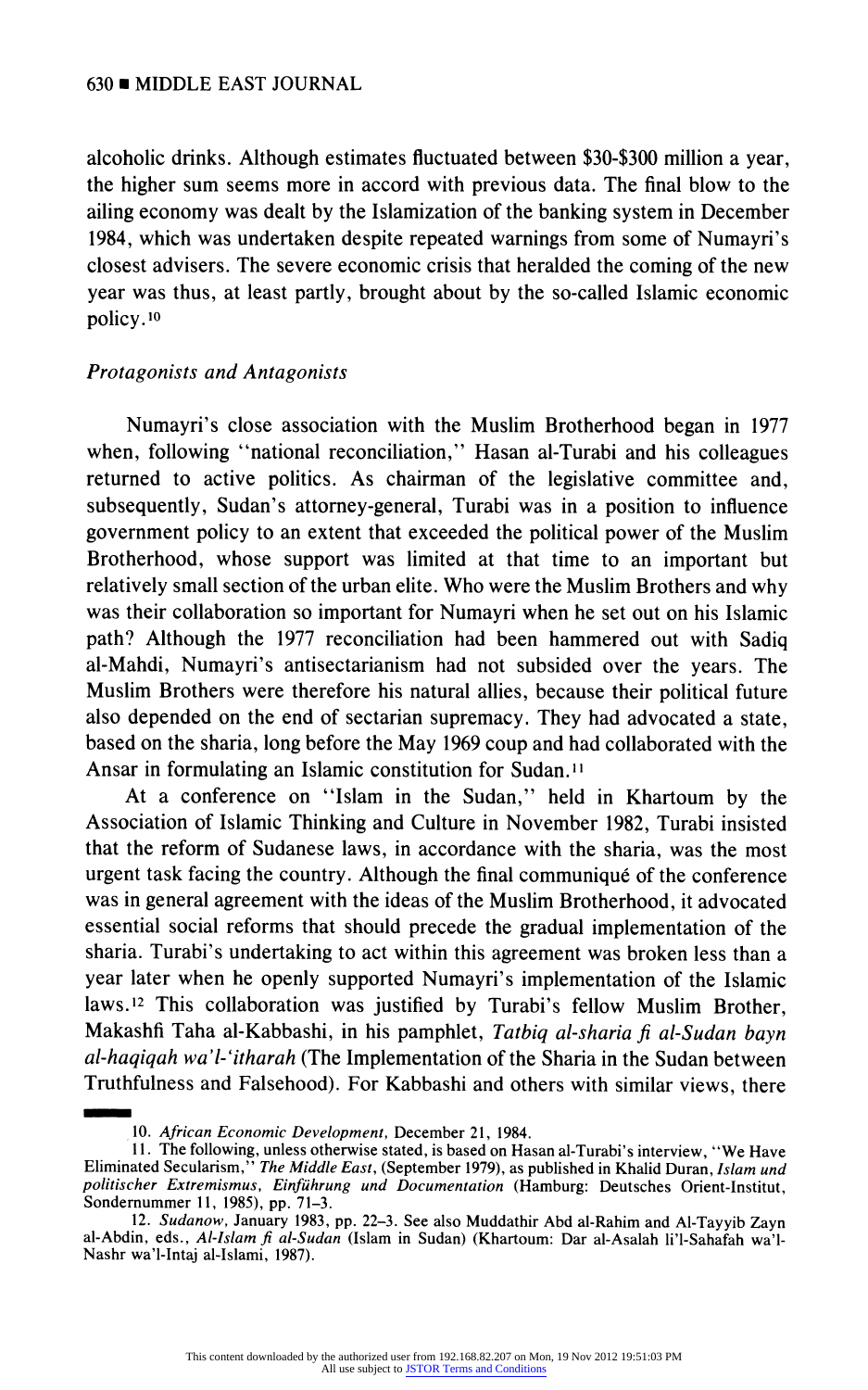**was never any doubt that the implementation of the sharia implied an inferior status for all non-Muslims. Even Sudan's armed forces would accordingly become an Islamic army fighting the enemies of Islam-including "Communists, Crusaders, Zionists, Free Masons" or their Sudanese supporters-under the banner of Islam. 13** 

The Ansar—the neo-mahdists—were the largest and best-organized sect in **Sudan and, on the eve of independence, numbered more than 3 million. Consequently, their total obedience to their own imam-both in religious and in political matters-presented a major obstacle to the emergence of real democracy in Sudan. Since the assassination of his uncle, the imam Al-Hadi al-Mahdi, in March 1970, Sadiq al-Mahdi had fulfilled the dual role of acting imam of the Ansar and leader of the Umma Party. He and his followers rebuilt the movement in refugee camps in Libya from where the National Front, led by the Ansar, launched its most daring revolt against Numayri in July 1976. Numayri's survival was at least in part responsible for the national reconciliation that started exactly one year later. Both he and Sadiq probably realized that they could not easily defeat each other and hence decided to join forces. Each of the two antagonists believed that he could neutralize his foe through political maneuvering, but two years later it became clear that, as far as the Ansar were concerned, reconciliation had not been achieved. When Numayri announced his Islamic path in September 1983, Sadiq did not hesitate to denounce the policy as un-Islamic. In a sermon preached at the Ansar's mosque in Omdurman he stated, " . . . To cut the hand of a thief in a society based on tyranny and discrimination is like throwing a man into the water, with his hands tied, and saying to him: beware of wetting yourself ...."14** 

**Following Numayri's deposal, Sadiq was even more outspoken. He analyzed five major legal pronouncements of Numayri's Islamic system, proving to his listeners that all of them constituted a total corruption of Islam. He also denounced all the legal decisions reached on the basis of these so-called sharia laws as totally un-Islamic, both in their spirit and in their execution. Apart from his total rejection of the way in which hudud was applied, he singled out Numayri's Islamic economy, explaining that it did not adhere to a true understanding of Islam. Sadiq supported the creation of an Islamic state provided it was based on the perfect application of shura (consultation) in all political issues and on social justice in its economic policy. The implementation of the sharia-based**  on current *ijtihad* (independent judgment)—would take into account current **conditions and derive its judgment from the Quran and the Sunna.** 

**<sup>13.</sup> This pamphlet is cited in Zein, "Religion, Legality and the State," pp. 85-91.** 

**<sup>14. &</sup>quot;Al-Khutba al-lati alqaha al-Sayyid al-Sadiq al-Mahdi, fi Ummdurman" (The Sermon Which Was Preached by Sayyid Sadiq al-Mahdi in Omdurman), September 17, 1983; the following is based primarily on Sadiq's mimeographed sermons and on his interview in al-Musawwar, April 26, 1985.**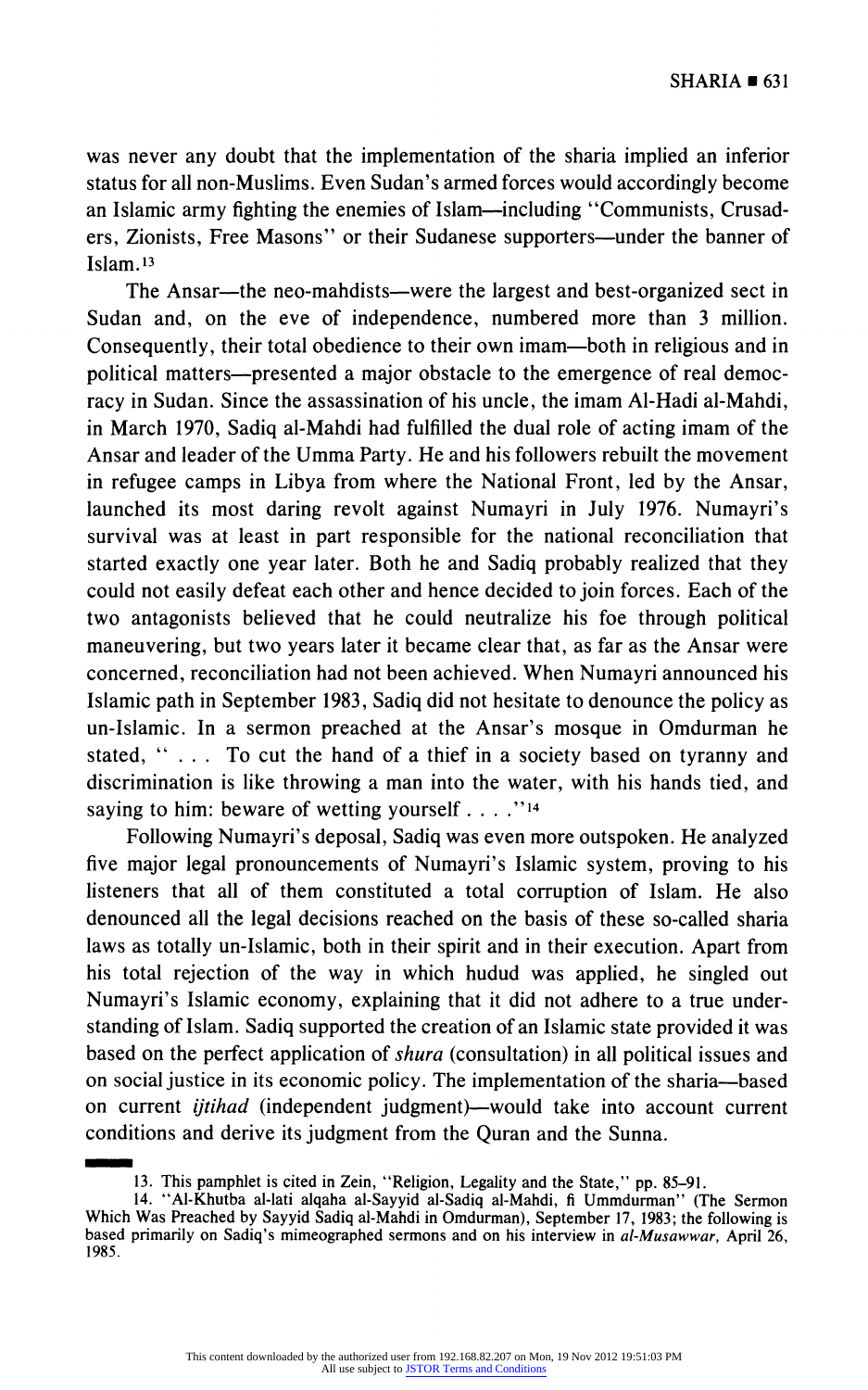#### **632 \* MIDDLE EAST JOURNAL**

## **Islam and Southern Sudan**

**One of the gravest repercussions of Numayri's Islamic phase was the renewal of hostilities in the south in 1983. Until then the Addis Ababa agreement of February 27, 1972, had rightly been regarded as the most important, if not the only, achievement of the Numayri regime. It had put an end to 17 years of internecine strife and had courageously granted recognition to the pluralistic nature of Sudanese society. In awarding the south regional autonomy, the Muslim-dominated regime acknowledged that culture, race, religion, and economics dictated a new approach to the internal structure of Sudan. This was, in fact, part of a plan to decentralize Sudan, especially in the sphere of economic development, which had been aired by the Numayri regime since 1971. The size of Sudan, the immense differences between its regions, and the concentration of economic and political power in the hands of a nonrepresentative northern elite, had evoked strong criticism of the preferential treatment granted to the central northern Sudan at the expense not only of the south but also of Darfur and Kordofan in the west and the Beja tribes of the Red Sea hills in the east.15** 

**The Addis Ababa agreement had provided for equality of all citizens regardless of race, color, or religion. It recognized southern cultural identity and, hence, proclaimed its right to legislate in accordance with its customs. Free elections to the Southern Regional Assembly were decreed and this assembly was empowered to elect its own president. The unalterable foundation of this concept was expressed in the Permanent Constitution of the Sudan, promulgated in May 1973. Articles 6 and 7 specified the principles of decentralization and promised that the details of this new system of government would be issued in the near future. Article 8 established regional self-government in the south on a permanent basis and could only be amended in accordance with the provisions of the Self-Government Act of 1972. Not less significant was the provision that non-Muslims would be governed by their own personal laws. The pluralism of Sudanese society, including its multireligious composition, were elaborated in article 16, which promised equal treatment to all followers of "religions and spiritual beliefs" and ended by stating that " . . . the abuse of religions . . . for political exploitation is forbidden. . . "16 If one takes into account the realities prevailing in Sudan and the radicalization of Islam in surrounding countries, including Egypt, the 1973 constitution cannot be regarded as an extreme step toward religiosity.** 

**Nevertheless, southern politicians were, by and large, opposed to the constitution because it specified that "Islamic Law and Custom shall be main** 

**<sup>15. ↓</sup> Dennis A. Rondinelli, "Administrative Decentralization and Economic Development: the Sudan Experiment with Devolution," The Journal of Modern African Studies, vol. 19, no. 4 (1981), pp. 595-624. For details on Numayri's southern policy see Khalid, Nimeiri, especially pp. 41-62.** 

**<sup>16.</sup> All quotations are from the official English text of The Permanent Constitution of the Sudan, published by the Sudanese government in Khartoum on May 8, 1973.**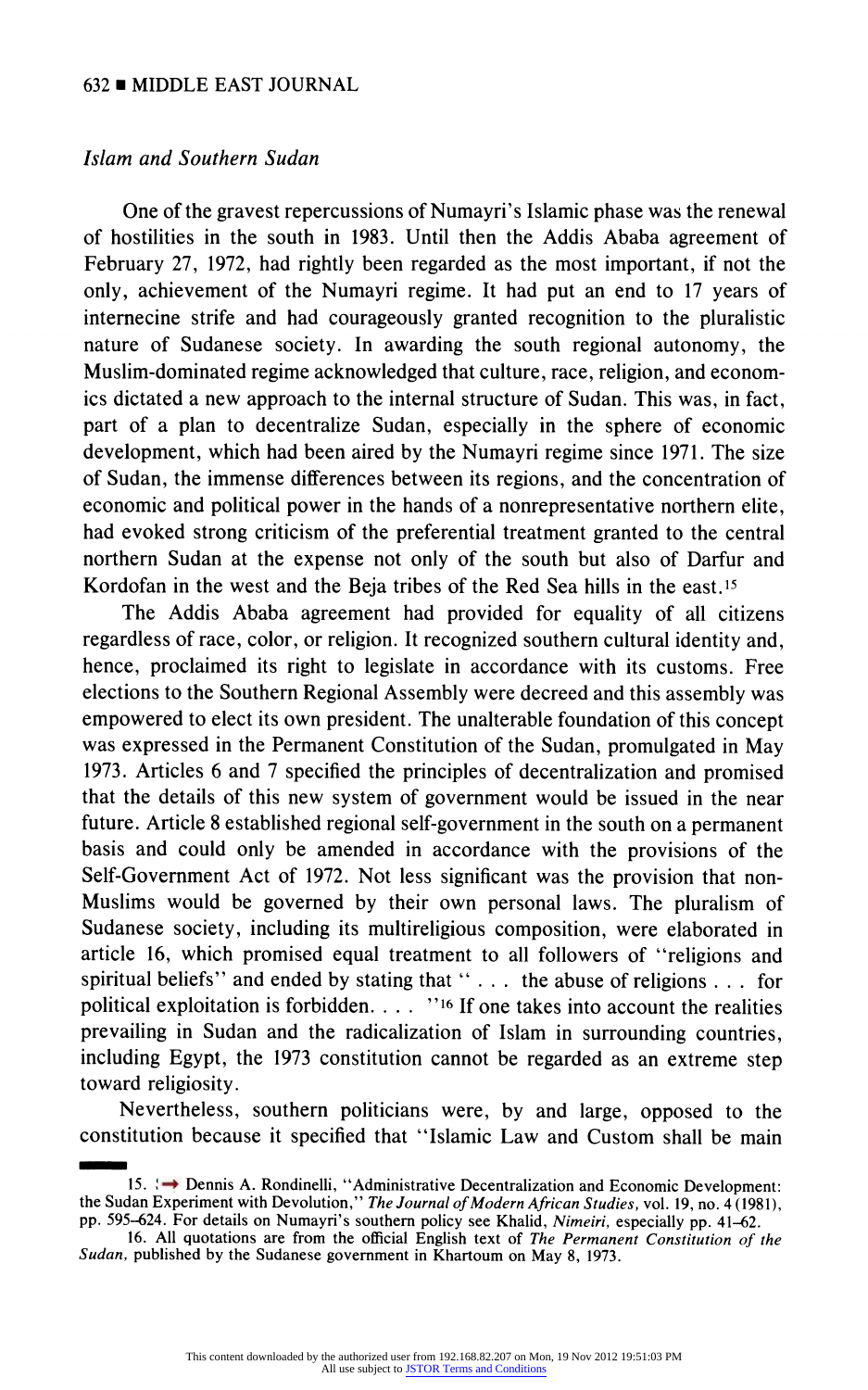**sources of legislation" (article 9) and that Arabic would be the "official language" of Sudan. One of the most outspoken opponents was Bona Malwal, a one-time minister of culture and information under Numayri, who expressed his misgivings as early as 1977 following the reconciliation agreement. According to Malwal, Turabi regarded the weakening of the south as an essential step toward the implementation of the sharia. If there were justice in Sudan, claimed Malwal, Turabi should not only have lost his post as attorney general, but should also have been "charged with plotting to overthrow the legally constituted government of the state" because he openly advocated an Islamic coup. Southern leaders, however, had as little trust in the Ansar. Their experience with the Umma-Ansar governments in the 1960s had taught them that the traditional sectarian leadership was no better than its so-called modern followers. Indeed, according to Malwal, Sadiq had stated as early as 1966 that " ... the failure of Islam in the southern Sudan would be the failure of Sudanese Muslims to the international Islamic cause. Islam has a holy mission in Africa and southern Sudan is the beginning of that mission. "17** 

**The period of peaceful coexistence between north and south began to falter following the discovery of oil in the south and Numayri's unconstitutional act of dissolving the Southern Regional Assembly and its government in February 1980. This was followed by the decentralization act, aiming to divide the south into three separate regions, and by the Regional Government Act of 1980, which divided Sudan, excluding the south, into five regions. 18 This act was probably also the result of unrest in Darfur and Numayri's desire to shift part of the responsibility to regional governments. In the south, however, it was interpreted as an assault on its autonomy and its newly discovered wealth, which should have been used for the benefit of its inhabitants. Although it is true that hostilities in the south preceded the implementation of Islamic laws, it is certain that these laws exacerbated the situation to such an extent that it soon deteriorated into a full-scale civil war under the leadership of Colonel John Garang and the Sudan People's Liberation Movement (SPLM).** 

# **The Repercussions: From Democracy to Military Despotism**

**In the wake of Numayri's deposal on April 6, 1985, the Sudanese were overwhelmed with their newly acquired freedom. Within two weeks after the uprising some 40 political parties had announced their existence and had declared** 

**<sup>17.</sup> Bona Malwal, Sudan: A Second Challenge to Nationhood (New York: Thornton Books, 1985), pp. 30-7. Also see, idem., "Has the Sudan Eliminated Secularism," Africa, 98 (October 1979), as quoted in Duran, Islam, pp. 73-4; idem., People and Power in Sudan (London: Ithaca Press, 1981); the quote is on p. 41.** 

**<sup>18.</sup> The Regional Government Bill 1980 sought to establish five regional governments in the Sudan, each with its own governor and ministers. Attached to the bill was a map in which, so it was claimed, the boundary between Kordofan and Bahr al-Ghazal had been moved so as to include the newly discovered oil in the north. On this, see also Khalid, Nimeiri, pp. 205-10.**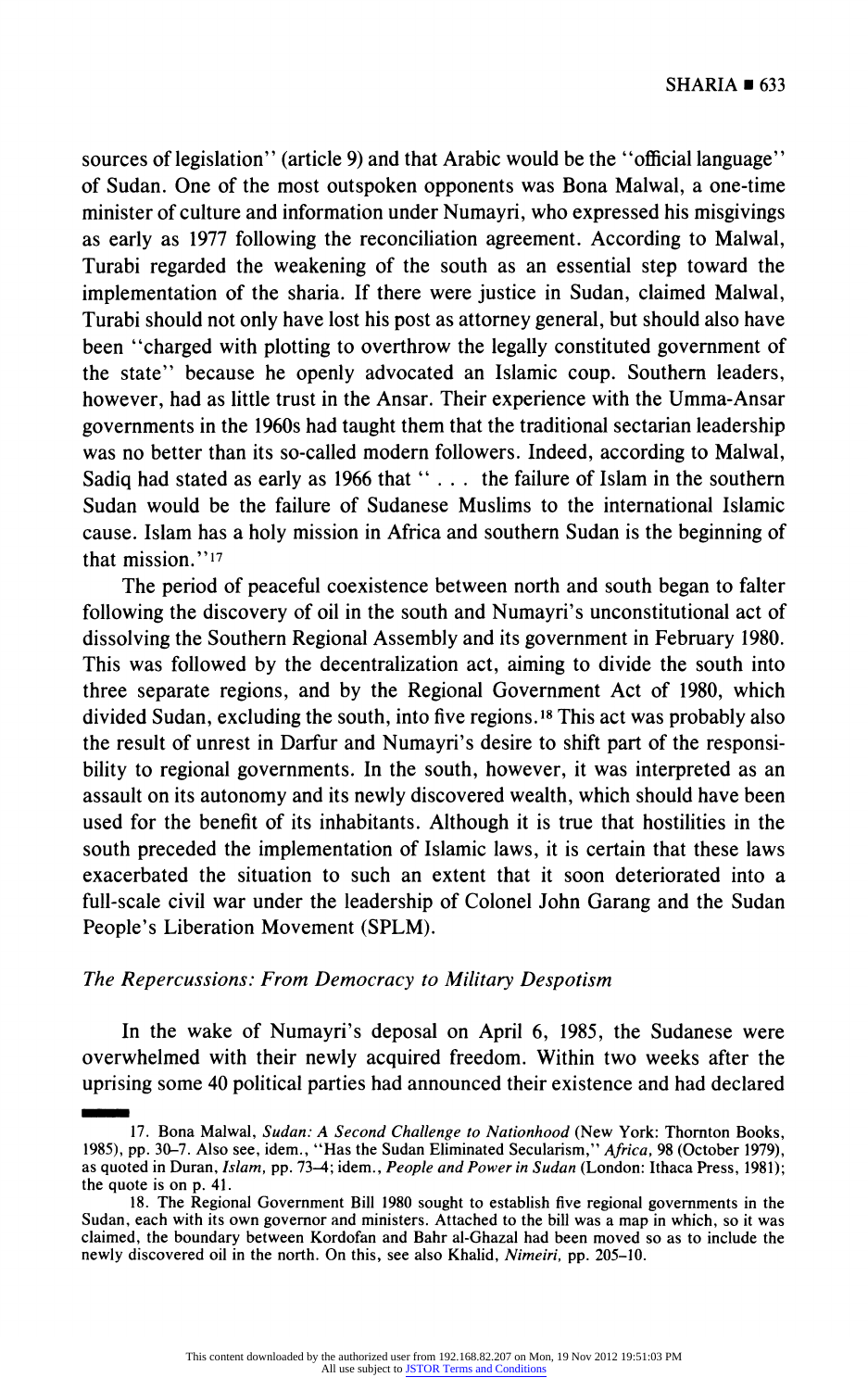**their intention to play an active part on the political scene. Among them were the three pillars of the National Front: the Muslim Brotherhood, now renamed the National Islamic Front (NIF) and led by Hasan al-Turabi; the Ansar and their political arm, the Umma Party, under their acting imam, Sadiq al-Mahdi; and the Khatmiyya Sufi order led by Muhammad Uthman al-Mirghani, which was closely aligned with the Democratic Unionist Party (DUP). All of them had played a dominant role in the period between 1964 and 1969 and were in no small measure responsible for the failure of previous attempts to introduce democracy into Sudan.** 

**Turabi, imprisoned in March by Numayri-who then charged the Muslim**  Brotherhood with causing all Sudan's ills--was released from prison on April 6, **1985, and was the first political leader to meet General Siwar al-Dhahab, Sudan's temporary head of state. Turabi expressed full support for the implementation of the sharia both in the past and the future. He praised the economic measures such as the law of zakat and the advance it had made toward a just society. His only criticism regarding the implementation of the sharia was that it was not allembracing because it did not include important issues such as constitutional law, especially regarding the shura.** 

**The NIF presented its platform on the southern Sudan question in May 1985 at a conference attended by some 100 of the party's southern supporters. It stated that there were no objective reasons for the renewed hostilities, hence, the implementation of the sharia should not be affected by the on-going strife. As for the future, the NIF insisted that southern Muslims-who, according to the NIF, had suffered for so long-should at last be granted their "rightful share" of power in that region. Second, the authors hailed a continuation of the rapid Islamization of the south. Finally, the NIF asserted that "a general system based on the Islamic Sharia is a religious and political necessity to every Muslim." Because the sharia is closer than any other legal system to the African cultural heritage, and because it "protects the entity and the culture of the non-Muslims," it should be maintained as the law of Sudan, which through "its flexibility will guarantee the compromises required by non-Muslims."19** 

**These views were upheld by Turabi and his colleagues throughout Sudan's third democratic episode when they consistently opposed any meaningful change in the Islamic laws and in their implementation. Turabi dismissed the outcry against the sharia as emanating from the West, which sought thereby to separate Sudan from its Arab and Muslim brothers. He also asserted that Garang's demand to abolish these laws had nothing to do with religion and was based on pure Marxist principles. In Turabi's view, the Islamic state in Sudan was a reality based on popular support, hence, those opposing it could only be alien forces against whom the banner of jihad should and would be raised. When the NIF** 

**<sup>19.</sup> All details are from the brochure, "The Islamic National Front Presents: The Southern Sudan Question, Review, Analysis, Proposals," (n.d.; n.p.).**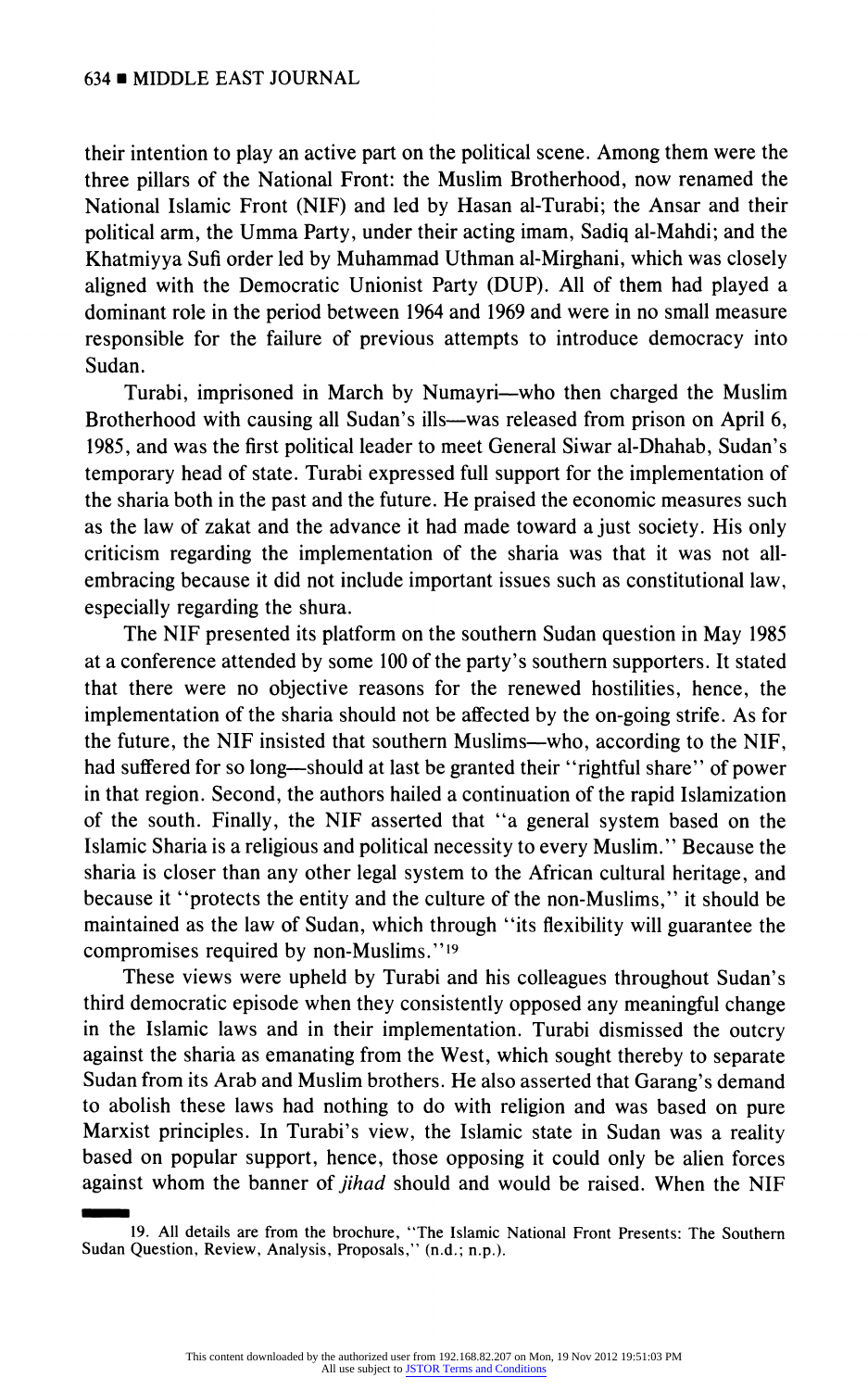**joined a coalition government in May 1988 and formed, together with the Umma**  Party, a government of "National Agreement," it was clear that there would be **no compromise on Islam, even if this meant the continuation of civil war.20** 

**Muhammad Uthman al-Mirghani became leader of the Khatmiyya Sufi order in 1968 following the death of his father, Sayyid 'Ali al-Mirghani. The Khatmiyya had traditionally avoided active involvement in politics and had persisted in this line under Numayri. As head of the Sufi Islamic Revival Committee, founded in 1978, Mirghani had lent his support to Numayri's so-called Islamic policy, denouncing the rival Ansar and Muslim Brothers as "Westernized Muslims," but following Numayri's downfall, Mirghani denounced his implementation of the sharia as false, misleading, and unjust and defined his regime as based on the law of the jungle. He did, however, express his conviction that under the proper**  religious and spiritual guidance of trained ulama and *fuqaha'* (Islamic scholars and **jurisprudents), this could soon be remedied. The Islamic republic that would emerge in Sudan would be based on the shura and on the true Islamic spirit of forgiveness, human kindness, and mercy. The main concern of Islam was human dignity wherein the individual's fate, his honor, and his property would be fully guarded. It was during these years that Mirghani played an ever-increasing role in politics, thereby reversing previous Khatmiyya traditions. Apart from his personal inclination, this was probably also due to a leadership crisis in the DUP.21** 

**Of the three most prominent Muslim leaders, Mirghani was the most conciliatory toward the SPLM. Following continuous failures of Sadiq al-Mahdi and his emissaries, Mirghani undertook his trip to Addis Ababa in November 1988. He returned to Khartoum with an agreement for a cease-fire, which he had initialed with John Garang and which now had to be ratified by the government and the national assembly. Negotiations with the SPLM leadership were to be started in January 1989. Mirghani's major concession, one which Sadiq had previously refused to offer, was that the Islamic laws of September 1983 would not be included in the government's platform. It was this concession that, as expected, led to yet another government crisis because the NIF refused to accept it.** 

**Despite their massive losses in the March 1970 massacre, the Ansar had emerged once again as the strongest sect in Sudan, and their political arm, the Umma Party, won the 1986 elections. Consequently, Sadiq al-Mahdi became the uncontested prime minister throughout the third democratic episode. His policy as prime minister in the years 1986-89 cannot be reconciled with the more liberal views he had expressed previously. Even close associates from within the Ansar** 

**<sup>20.</sup> This summary is based on Hasan al-Turabi's interviews in al-Musawwar, July 1, 1987, May 6, May 20, July 22, 1988; Awraq Arabiyya, vol. 7 (1988), pp. 62-76; al-Majalla, April 20, 1985; al-Watan al-'Arabi, April 26, 1985.** 

**<sup>21.</sup> Mirghani's views as expressed in al-Watan al-'Arabi April 26, 1985, and in al-Musawwar, April 26, 1985, December 15, 1988, and March 17, 1989; among traditional Khatmi supporters there were many who viewed Mirghani's involvement in active politics with grave misgivings.**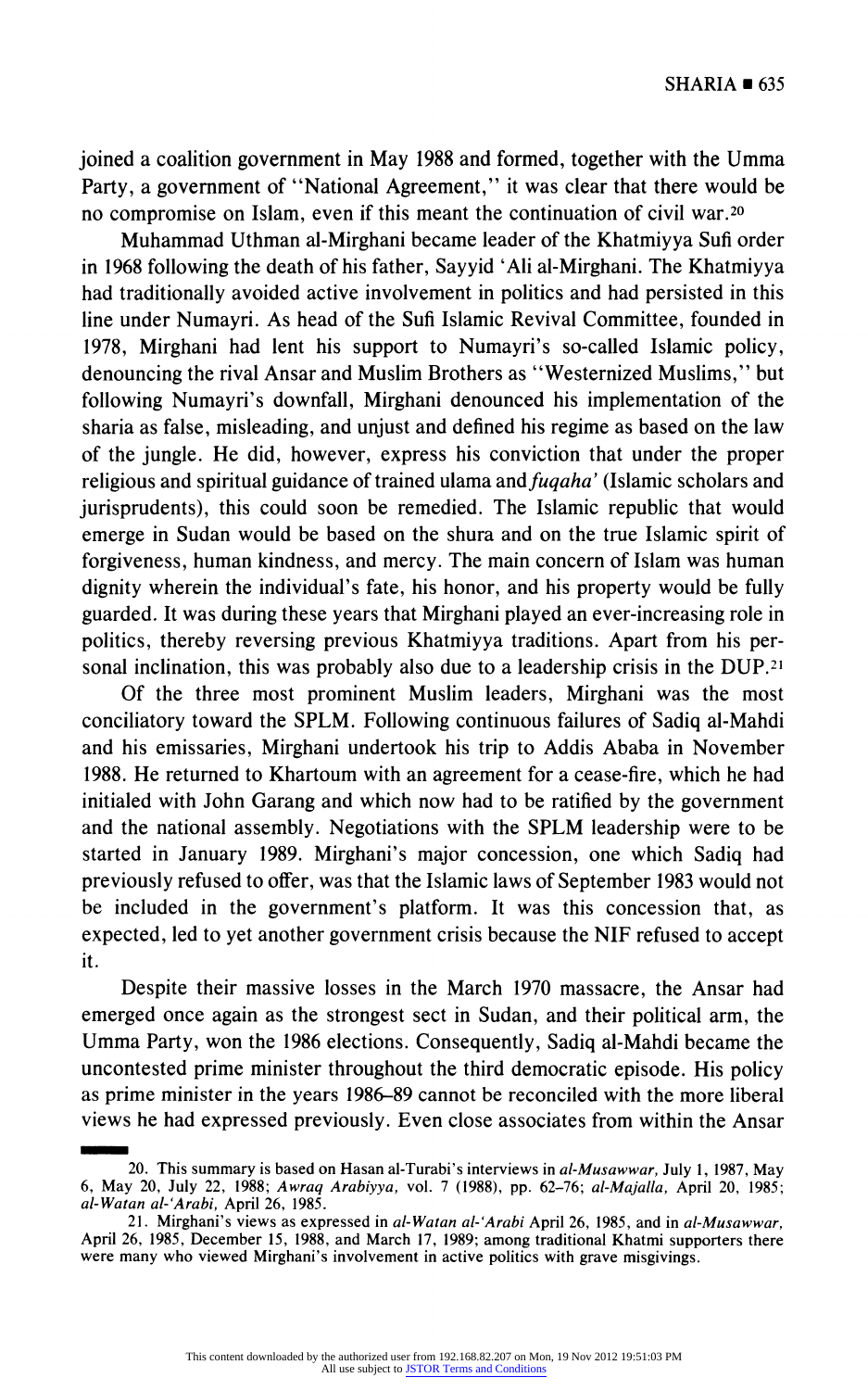**and the Umma were critical of his performance and accused him of having become a spokesman of the Muslim Brothers. This was especially true with regard to his adamant refusal to revoke the Islamic laws that he himself had previously labeled as un-Islamic and that he realized constituted a major stumbling block in relations between north and south.** 

**Sadiq al-Mahdi wrote an important treatise on the future of Islam in the relationship between north and south. He rejected the notion of the separation of church and state claiming that it could not be applied in a Muslim society. Sadiq agreed, however, with most southern grievances against Islamic laws, which would turn them into second-class citizens in their own country. Therefore, purely religious laws such as the prohibiting of alcoholic beverages or eating pork, should be imposed only on Muslims. Taxes should be levied on all citizens according to one nonreligious law, decreed by the state. Zakat should be imposed on Muslims only, while discriminatory taxes such as the jizia (a poll tax levied on non-Muslims) should be abolished. Because the majority of Sudanese were Muslims, however, Sadiq insisted that Islam be declared the state religion and the sharia the major source of legislation. He viewed the future of the south as fully Arabized and Islamized. This would happen as a result of several processes: first, the assimilation of tribes as a result of common agriculture and grazing lands; second, the impact of Muslim sufis, jurisprudents, and merchants settling in the south; third, economic projects emanating from the north and benefiting the south; fourth, the settlement of large numbers of southerners in northern cities; and finally, the southerners' recognition that the common enemies were imperialism and "white civilization," a realization that had even convinced black Americans to embrace Islam.22** 

**When in March 1989, Sadiq was at last forced to compromise with the south, the real initiative had already passed into the hands of the Khatmiyya leadership. An alliance of trade unions, professional associations, and even sections within the army presented, on February 22, 1989, a memorandum to the Council of State clearly indicating that both the army and civilians were losing patience with Sadiq's political bungling. The last attempt to save democracy, under the leadership of the "National Salvation Government," brought about the only serious attempt to deal with Sudan's real problems. On June 30, 1989, a committee of senior lawyers, including former chief justices, a former minister of justice, and several senior advocates presented to the government a draft repealing law that, if accepted, would have brought about the final abrogation of the September 1983 laws and thus paved the way for peace talks with the SPLM. This was already too**  late; those in the army who—not unlike the NIF—opposed this conciliatory trend

**<sup>22.</sup> Al-Sadiq al-Mahdi, Al-Islam wa-mas'alat janub al-Sudan (Islam and the South Sudan Problem) (Ummdurman: Matba'at al-Tamaddun, 1985), pp. 16-20.**